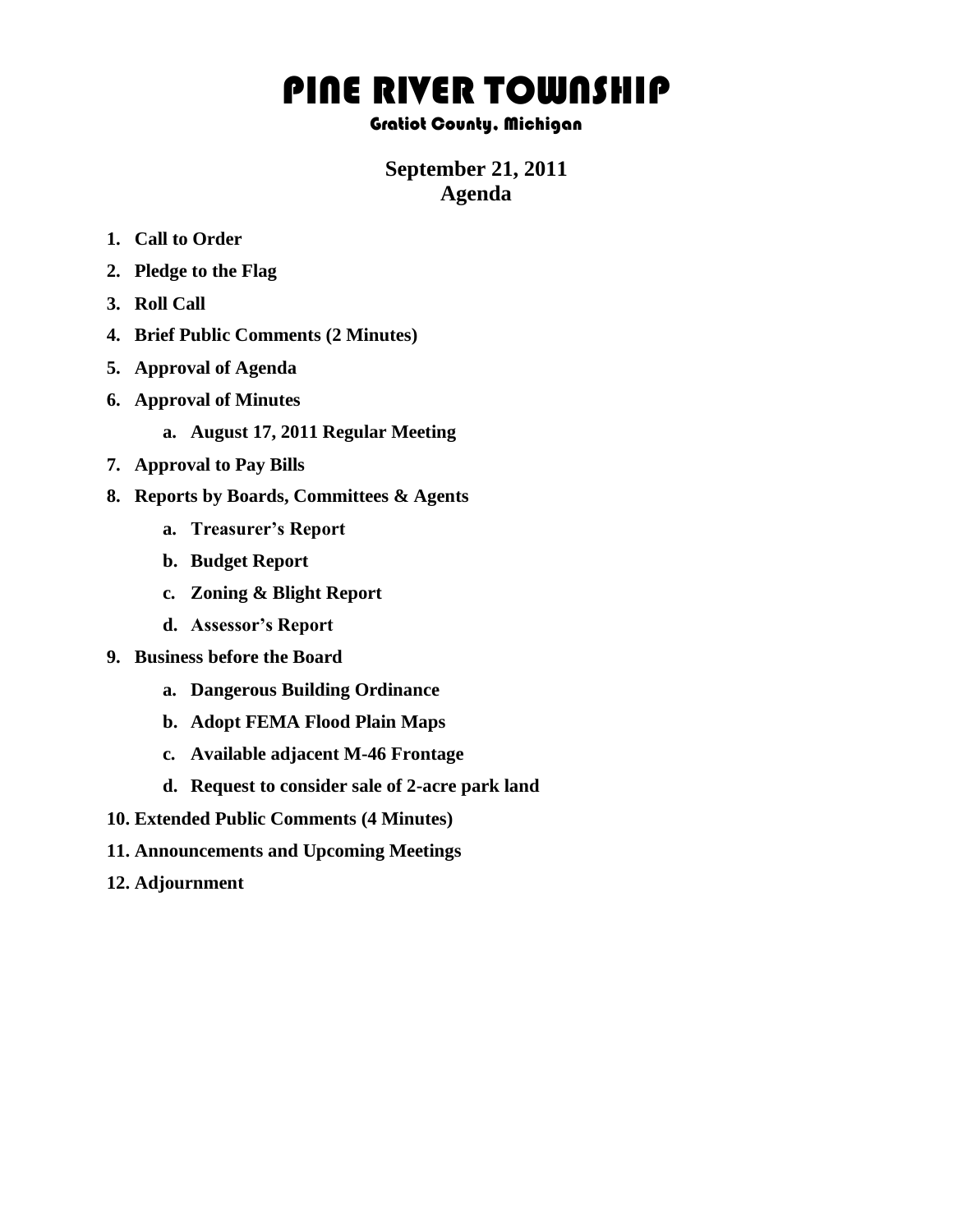## **MINUTES OF THE PINE RIVER TOWNSHIP BOARD MONTHLY MEETING September 21, 2011**

- 1. The regular monthly meeting of the Pine River Township Board was called to order at 7:00 pm by Supervisor Beeson at the Township Hall.
- 2. Pledge the flag: The board and the public said the pledge to the flag.
- 3. Roll Call: Best: present, Rademacher: present, Moeggenborg: present, Baker: absent, Beeson present. (4) Board members present (1) absent Baker.
- 4. Brief Public comments (2 minutes):
- 5. Approve the Agenda:

Motion by Best: support by Moeggenborg: to approve the Agenda as presented. All present board members approved. Motion carried 4-0.

6. Approve the Minutes:

Motion by Moeggenborg: support by Best: to approve the Regular Meeting Minutes of August 17, 2011. All present board members approved. Motion carried 4-0.

7. Approval to Pay Bills:

 Motion made by Moeggenborg: support by Best: to pay bills as presented in the amount of \$136,319.81. All present board members approved. Motion carried 4-0.

- 8. Reports by Boards, Committees & Agents
	- a. Treasurers Report Discussion; report placed on file.
	- b. Budget Report Discussion: report placed on file.
	- c. Zoning & Blight Officer Discussion: report placed on file
	- d. Assessor Report No activity this month
	- 9. Business before the Board:
	- a. Adopt Dangerous Building Ordinance

Request to adopt a Dangerous Building Ordinance 2011-101. It was moved by Moeggenborg: supported by Best: that Ordinance 2011-101 Dangerous Buildings Ordinance be introduced and adopted. Ayes: (4) Rademacher, Moeggenborg, Beeson, Best Nays: None Absent: Baker Motion carried 4-0.

b. Adopt Ordinance approving FEMA Flood Plain Maps Request to adopt FEMA Flood Plain Maps and associate documents Ordinance 2011 – 102.

It was moved by Moeggenborg: supported by Best: that Ordinance 2011 - 102 FEMA Food Plain Maps be introduced and adopted.

Ayes: (4) Best, Beeson, Moeggenborg, Rademacher Nays: None Absent: Baker

Motion carried 4-0.